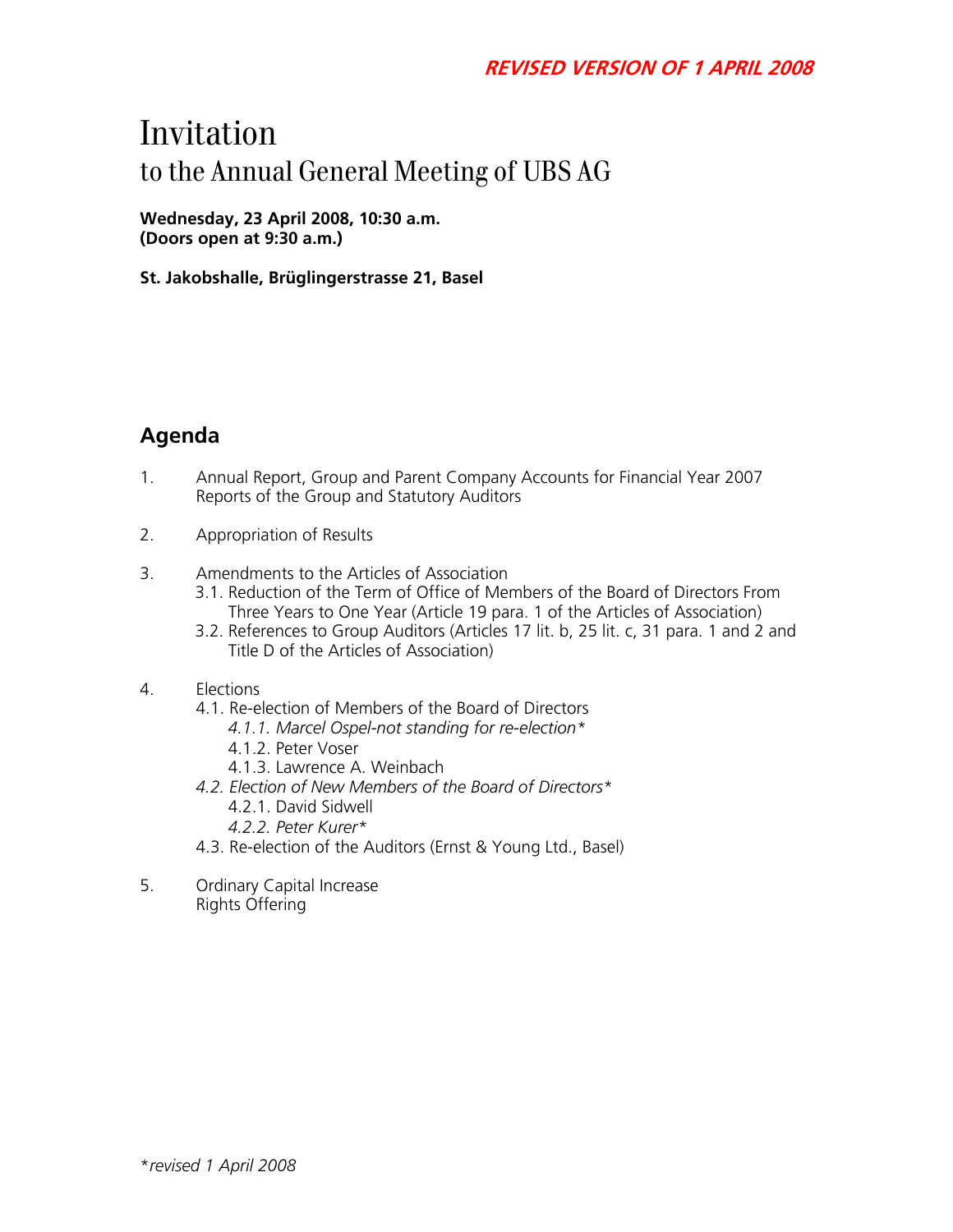# **Introduction**

#### **Requests for the Inclusion of Items on the Agenda**

On 8 February 2008, UBS AG published a notice in the Swiss Official Commercial Gazette (Schweizerisches Handelsamtsblatt), various Swiss and international newspapers as well as on its website at www.ubs.com/shareholder-meeting. Qualifying shareholders were invited to submit their requests for the inclusion of individual items on the agenda by 3 March 2008. On 25 February 2008, Profond Vorsorgeeinrichtung ("Profond") submitted a request for an ordinary capital increase by means of a rights offering resulting in proceeds in the amount of approximately CHF 10 billion. No further requests were submitted.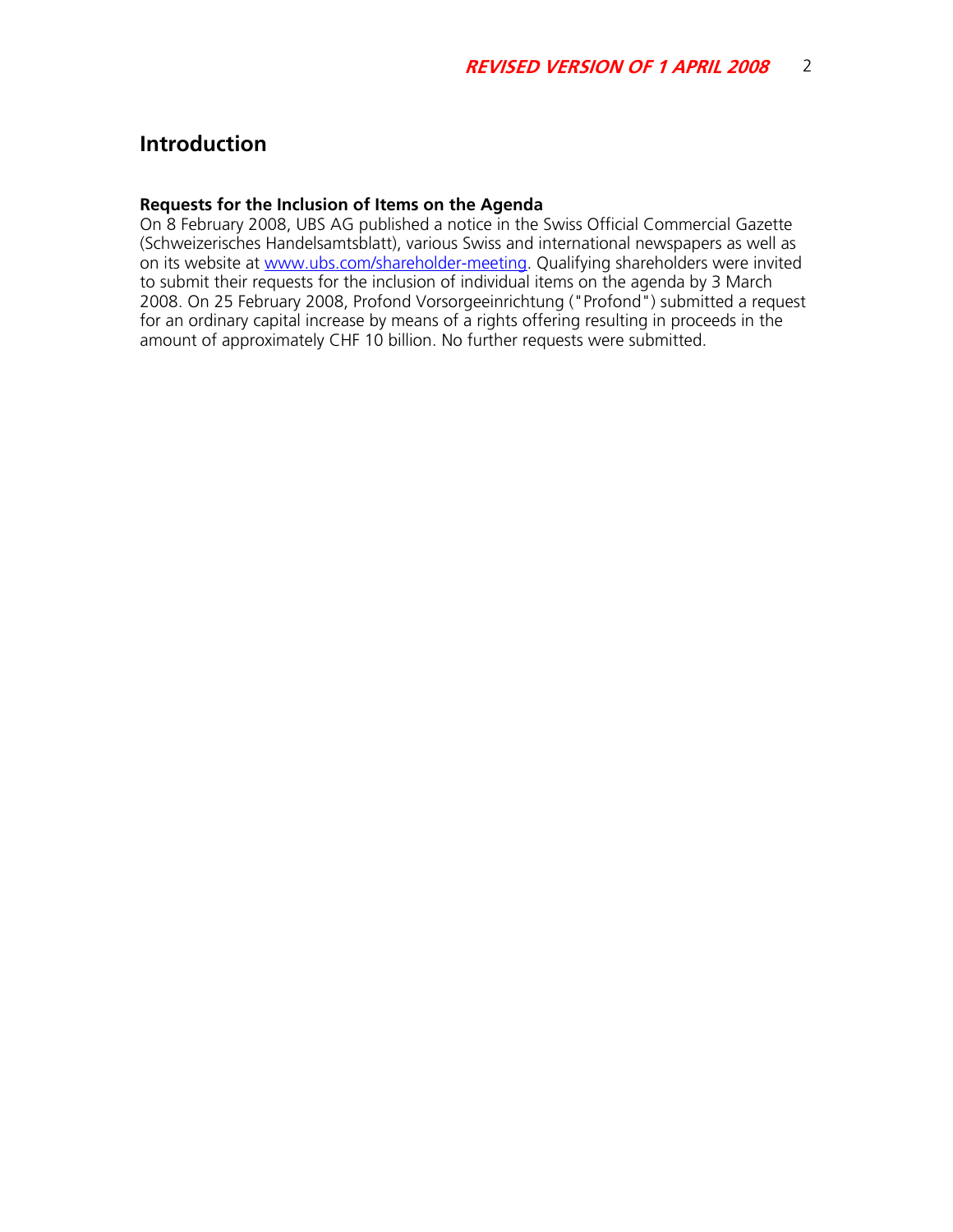# **Organizational Issues**

#### **Admission Cards for the Annual General Meeting**

Shareholders recorded in the Share Register of UBS AG *in Switzerland* may order their admission cards by sending the order form attached to this invitation to the following address until 17 April 2008:

UBS AG, Shareholder Services, P.O. Box, CH-8098 Zurich.

Shareholders recorded in the Share Register *in the United States of America* may request their admission cards, in writing, at the following address until 17 April 2008: BNY Mellon Shareowner Services, Proxy Processing, P.O. Box 3510, S. Hackensack, NJ 07606-9210.

Previously issued admission cards will become invalid if the corresponding shares are sold prior to the Annual General Meeting. These cards will be recalled if the Share Register is informed of the sale.

#### **Representation at the Annual General Meeting**

Shareholders may be represented at the Annual General Meeting by their legal representative or, with a written proxy, by their custodial bank or by any other shareholder entitled to vote at the Annual General Meeting. In addition, every shareholder has the option of having his or her shares represented at the Annual General Meeting, free of charge, by:

- UBS AG, P.O. Box, CH-8098 Zurich as a corporate or custody proxy
- Altorfer Duss & Beilstein AG (Dr. Urs Zeltner, Attorney and Notary) P.O. Box, CH-8010 Zurich as an independent proxy.

Zurich and Basel, 1 April 2008

UBS AG For the Board of Directors:

Marcel Ospel, Chairman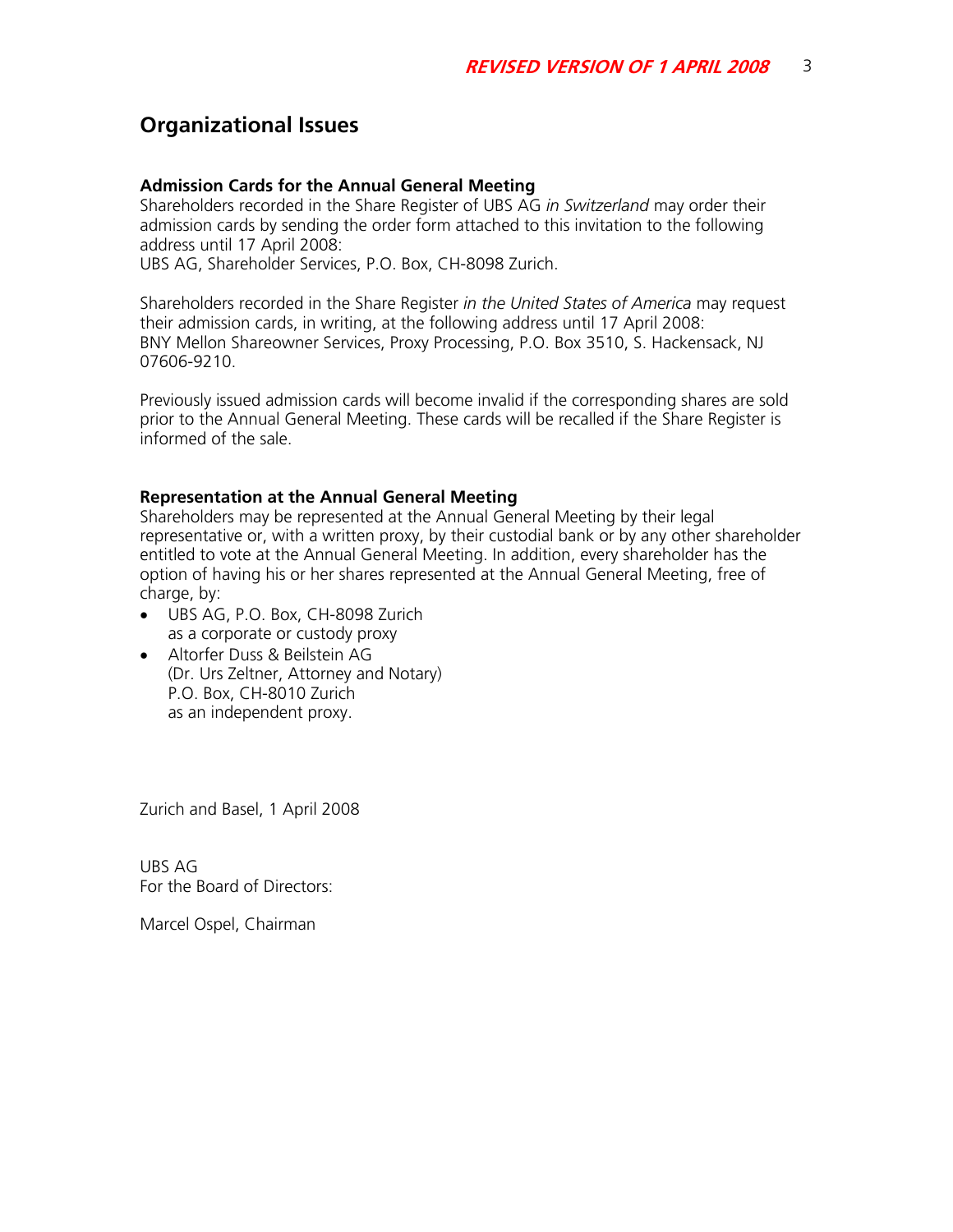#### **Annual Report, Group and Parent Company Accounts for Financial Year 2007 Reports of the Group and Statutory Auditors**

#### *A. Motion*

The Board of Directors proposes that the Report on the Financial Year 2007 and the Group and Parent Company Accounts for 2007 be approved.

#### *B. Explanations*

The reports of the Board of Directors and the Group Executive Board on the financial year 2007 are contained in the "Financial Statements". Additional information on the strategy, organization and activities of the Group and the Business Groups, as well as on risk management and control may be found in the respective reports ("Strategy, Performance and Responsibility Report" and "Risk, Treasury and Capital Management Report"). Information relating to corporate governance as required by the SWX Swiss Exchange Directive and the amended Swiss Code of Obligations ("CO") can be found in the "Corporate Governance and Compensation Report 2007". These reports are also available on the internet at www.ubs.com/investors. Shareholders registered in the Share Register in Switzerland will receive the respective reports as per their individual orders. Shareholders in the US who are registered with BNY Mellon Shareowner Services will receive a copy of the Review 2007, which contains the most important information relating to UBS's performance in 2007.

The Group income statement shows total operating income of CHF 31 980 million and total operating expenses of CHF 34 915 million, resulting in an operating loss from continuing operations before tax of CHF 2 935 million and a net loss attributable to UBS shareholders of CHF 4 384 million. The Financial Businesses (excluding Industrial Holdings) achieved a net loss attributable to UBS shareholders of CHF 4 970 million. Total consolidated assets decreased by CHF 73,8 billion to reach a new total of CHF 2 272,6 billion. Equity attributable to UBS shareholders totalled CHF 35,6 billion.

Parent Company net loss was CHF 4 251 million. Total operating income of CHF 21 339 million and total operating expenses of CHF 18 696 million resulted in an operating profit of CHF 2 643 million. Depreciation, write-offs and provisions amounted to CHF 11 440 million and extraordinary income to CHF 4 665 million. Extraordinary expenses totalled CHF 4 million and taxes amounted to CHF 115 million.

In their reports to the Annual General Meeting, Ernst & Young Ltd., as Group and Statutory Auditors, recommended without qualification that the Group and Parent Company Accounts be approved. The Group Auditors confirm that, in their opinion, the Group Financial Statements accurately reflect the consolidated financial position of UBS AG and the consolidated results of operations and cash flows, in conformity with the International Financial Reporting Standards (IFRS), and that they comply with Swiss law. With respect to the Parent Company, the Statutory Auditors confirm that the accounting records and financial statements and the proposal of the Board of Directors relating to the proposed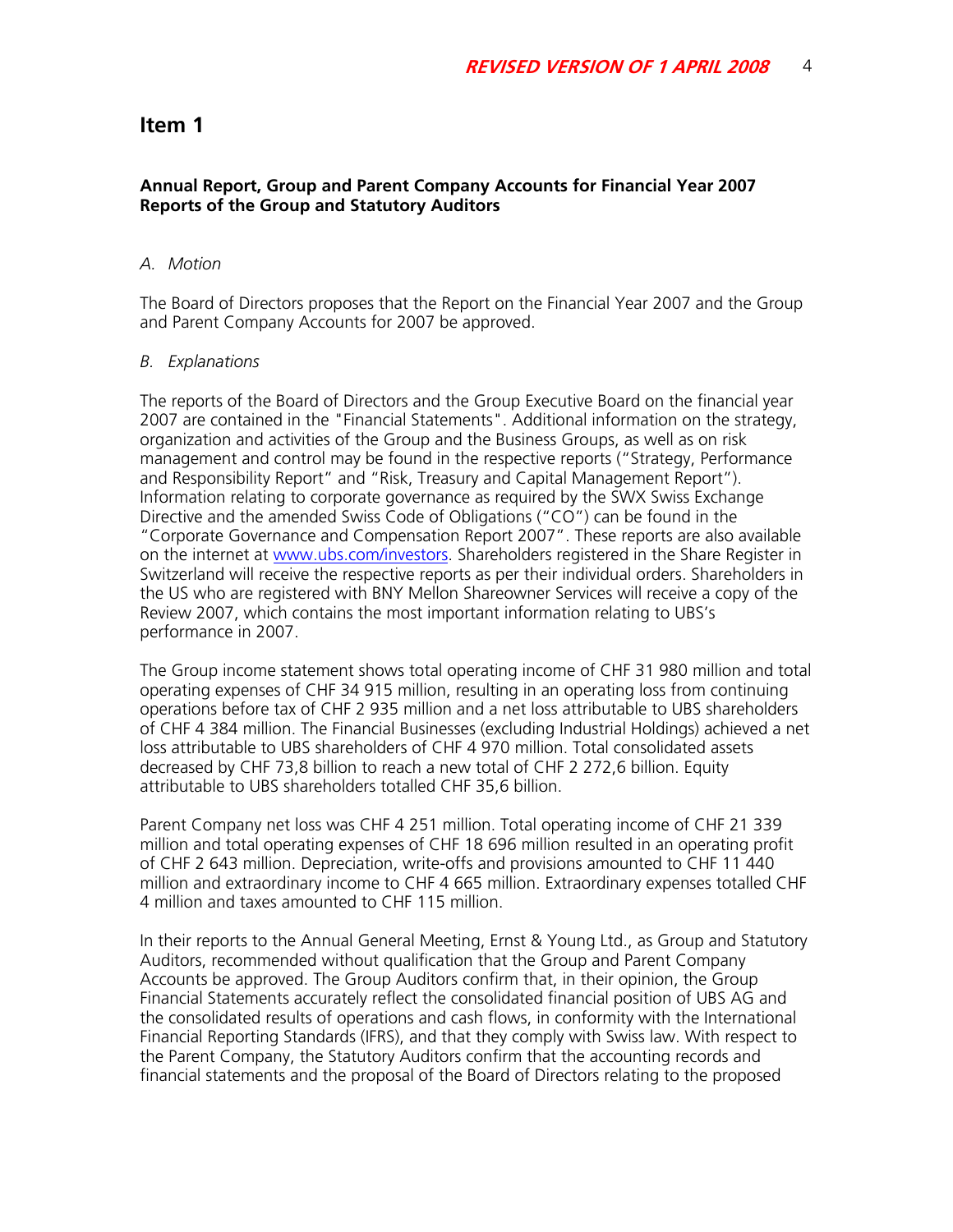appropriation of results comply with Swiss law and with the Articles of Association of UBS AG.

As UBS AG has already informed, the Swiss Federal Banking Commission ("EBK") has initiated an investigation into the effects of the US mortgage crisis on UBS AG, the root causes of UBS AG's losses in this area, and what the appropriate corrective measures are. As a first step, UBS AG is required by the end of Q1 2008 to prepare a report providing a detailed analysis of the causes, as well as recommendations on how such events can be avoided in the future. In order to ensure objectivity, two law firms and an external auditing firm support the UBS AG internal working group responsible for the report.

On 14 March 2008, Ethos, Swiss Foundation for Sustainable Development ("Ethos"), published a press release stating that they had agreed with UBS AG on the following procedure and accordingly will not pursue its request for a special audit raised at the Extraordinary General Meeting of 27 February 2008. On or around the date of the Annual General Meeting, UBS AG will provide its shareholders with a comprehensive summary of the report submitted to the EBK. UBS AG will keep shareholders informed on the further developments of the EBK investigation and will publish further reports on the results of such investigation (subject to EBK approval). UBS AG, together with Ethos, will appoint an independent expert who will on behalf of UBS's shareholders review the complete reports and the summaries thereof and determine whether the shareholders receive fair summaries of the complete reports.

Once the EBK investigation is closed, the Board of Directors will ask for discharge for the financial year 2007.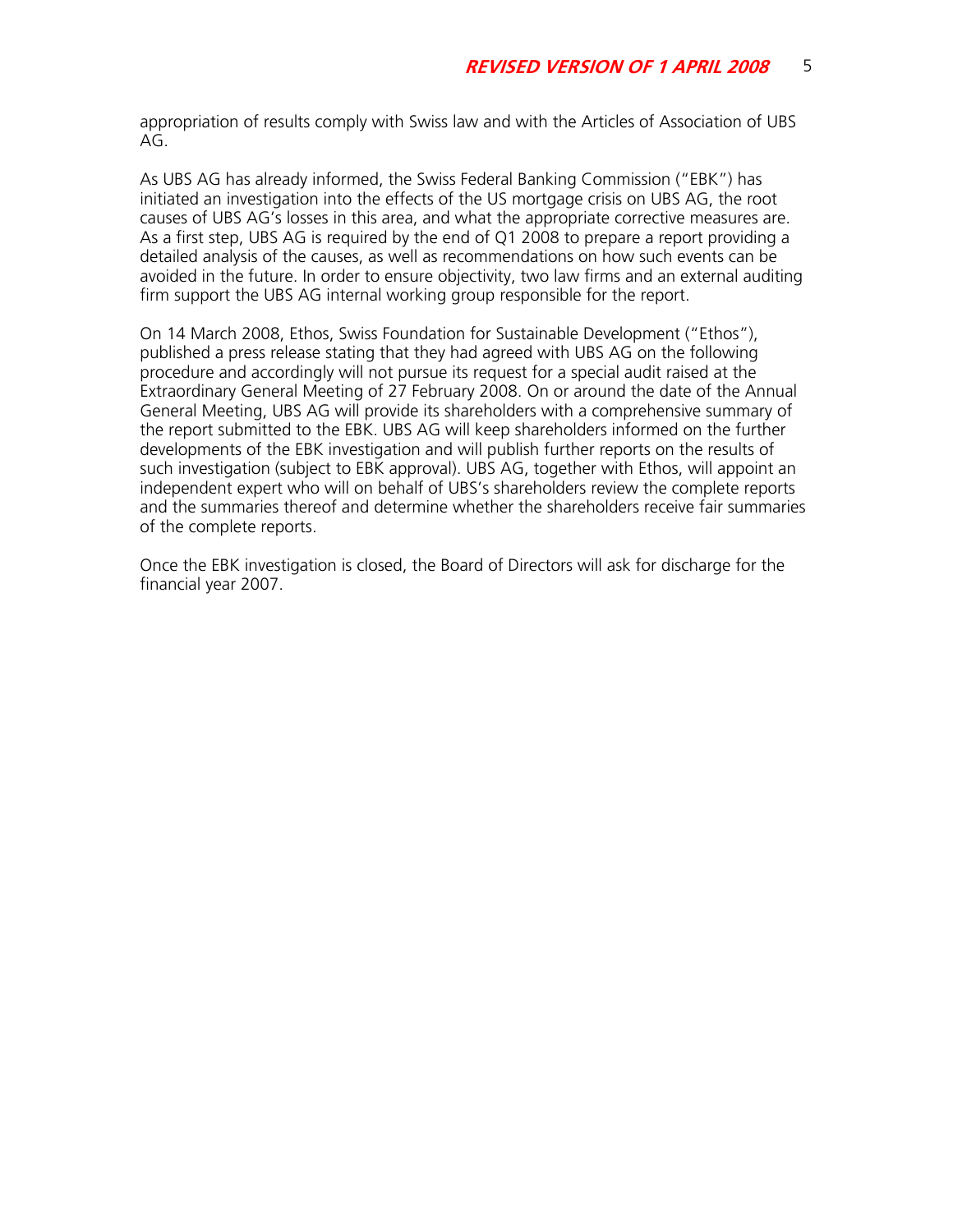## **Appropriation of Results**

#### *A. Motion*

The Board of Directors proposes the following appropriation:

*CHF million*  Loss for the financial year 2007 as per the Parent Bank's Income Statement CHF (4,251) CHF (4,251) CHF (4,251) Appropriation to other reserves

#### *B. Explanations*

The loss of the current year will be set-off against the other reserves.

While the Board of Directors proposes no cash dividend for the financial year 2007, the Extraordinary General Meeting of 27 February 2008 authorized the Board of Directors to issue up to 103,7 million new shares to replace the cash dividend for the financial year 2007 with a stock dividend. The final exchange ratio for the entitlement to the stock dividend will be announced no later than at the Annual General Meeting.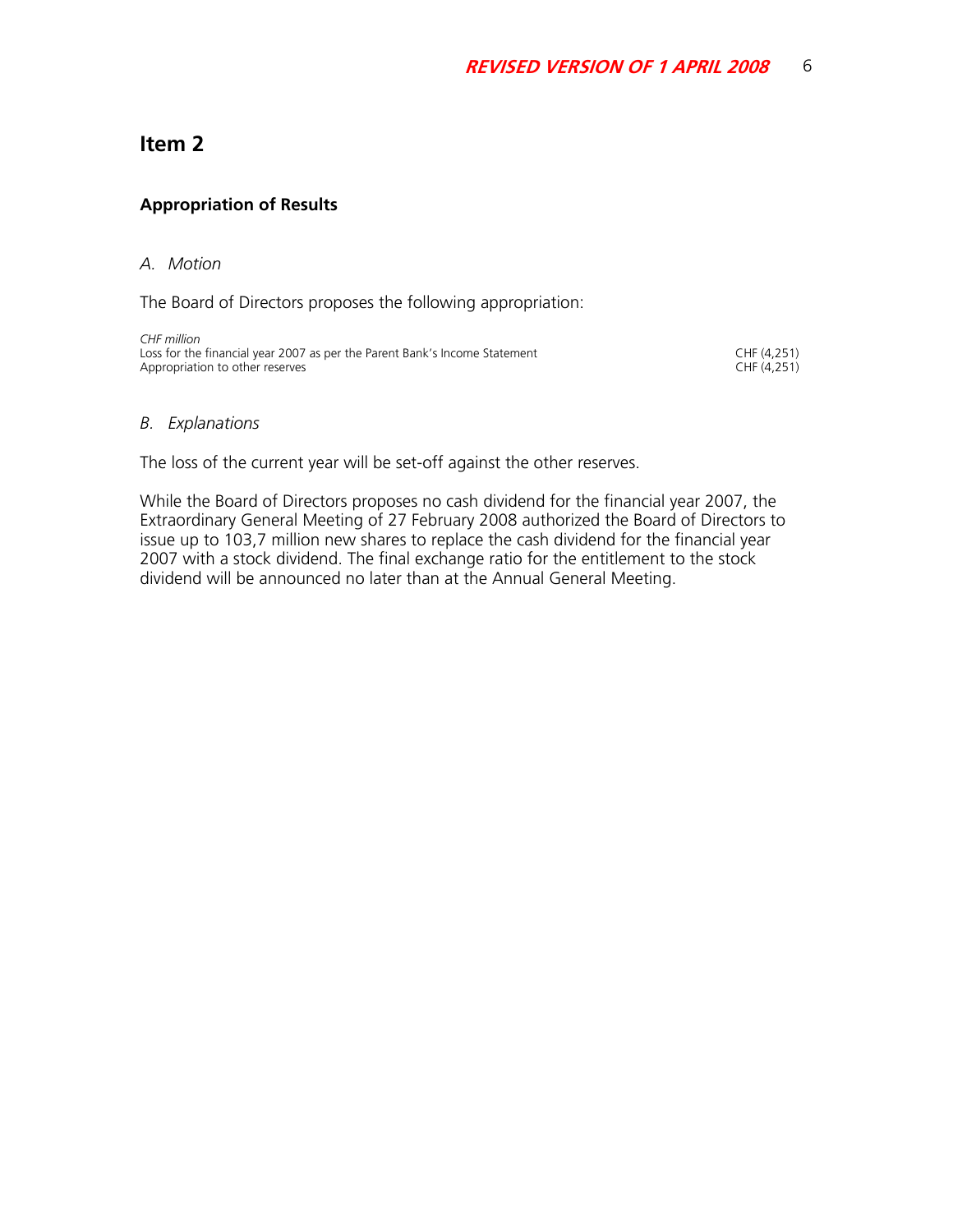#### **Amendments to the Articles of Association**

#### **3.1. Reduction of the Term of Office of Members of the Board of Directors From Three Years to One Year (Article 19 para. 1 of the Articles of Association)**

#### *A. Motion*

The Board of Directors proposes to reduce the term of office of the members of the Board of Directors from the current three years to one year and that Article 19 para. 1 of the Articles of Association be replaced by the following:

*Current Version* Proposed New Version

*Article 19 para. 1* 

<sup>1</sup> The term of office for members of the Board of Directors is three years, with the interval between two Annual General Meetings being deemed a year for this purpose. The initial term of office for each Director shall be fixed in such a way as to assure that about one third of all the members have to be newly elected or re-elected every year.

*Article 19 para. 1* 

<sup>1</sup> The term of office for members of the Board of Directors is one year, with the interval between two Annual General Meetings being deemed a year for this purpose.

#### *B. Explanations*

The new term of office will apply to this year's and all future elections and re-elections of the members of the Board of Directors. All current members of the Board of Directors can continue their three-year tenure; the one-year term will apply going forward once a particular member of the Board of Directors stands for re-election. As a result, by 2010 at the latest, the entire Board of Directors of UBS AG will be confirmed on a yearly basis by the Annual General Meeting.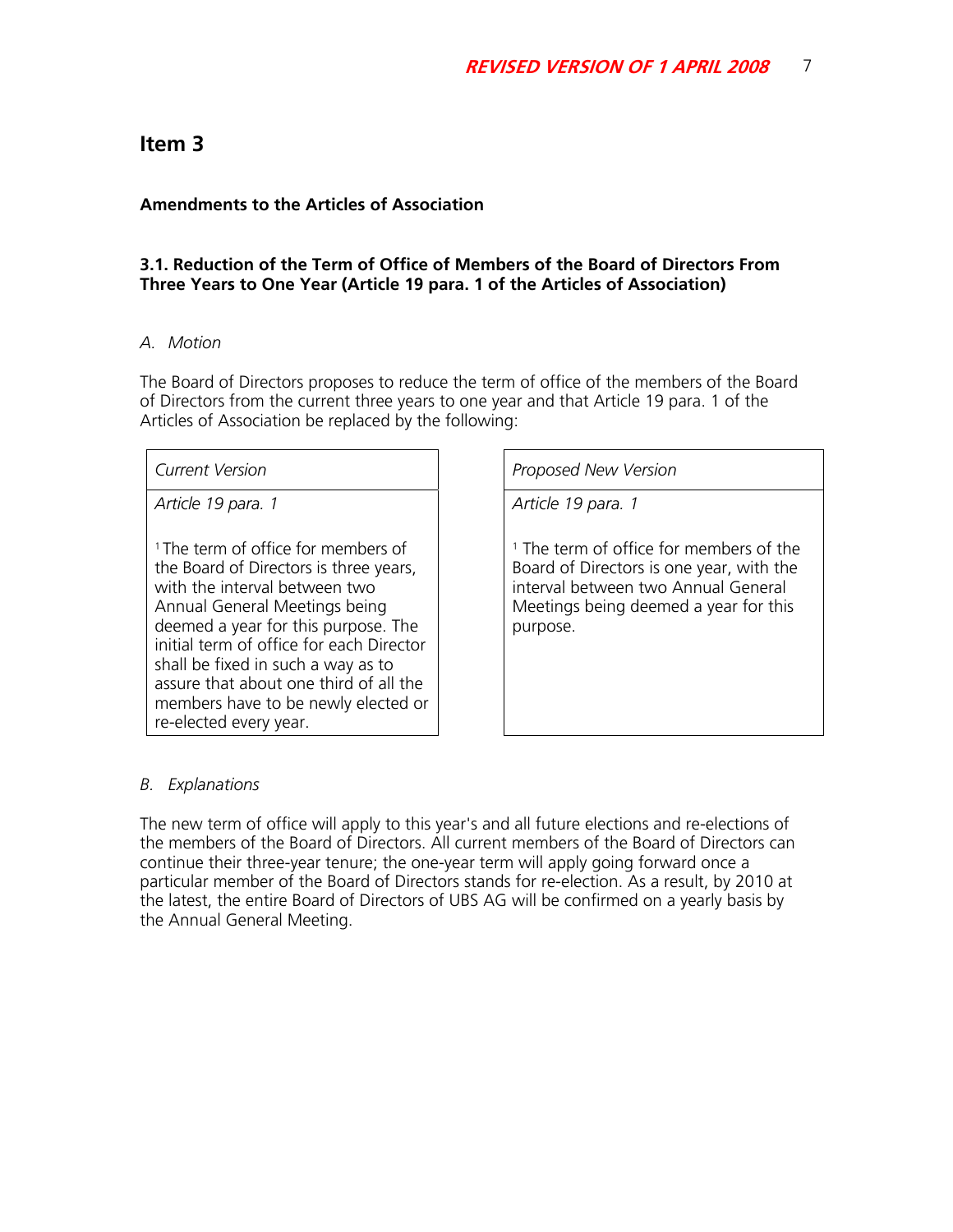## **3.2. References to Group Auditors (Articles 17 lit. b, 25 lit. c, 31 para. 1 and 2 and Title D of the Articles of Association)**

## *A. Motion*

The Board of Directors proposes to delete all references to the Group Auditors and that Articles 17 lit. b, 25 lit. c, 31 para. 1 and 2, as well as Title D of the Articles of Association be replaced by the following:

| <b>Current Version</b>                                                                                                                                                                                                                         | Proposed New Version                                                                                                                                                                                           |
|------------------------------------------------------------------------------------------------------------------------------------------------------------------------------------------------------------------------------------------------|----------------------------------------------------------------------------------------------------------------------------------------------------------------------------------------------------------------|
| Article 17 lit. b                                                                                                                                                                                                                              | Article 17 lit. b                                                                                                                                                                                              |
|                                                                                                                                                                                                                                                |                                                                                                                                                                                                                |
| b) To elect the members of the Board<br>of Directors, the Statutory Auditors<br>and the Group Auditors                                                                                                                                         | b) To elect the members of the Board of<br>Directors and the Auditors<br>$\cdots$                                                                                                                              |
|                                                                                                                                                                                                                                                |                                                                                                                                                                                                                |
| Article 25 lit. c                                                                                                                                                                                                                              | Article 25 lit. c                                                                                                                                                                                              |
|                                                                                                                                                                                                                                                |                                                                                                                                                                                                                |
| c) Consideration of reports prepared<br>by the Statutory and Group Auditors<br>concerning the annual financial<br>statements.                                                                                                                  | c) Consideration of reports prepared by<br>the Auditors concerning the annual<br>financial statements.                                                                                                         |
| Article 31 para. 1 and 2                                                                                                                                                                                                                       | Article 31 para. 1 and 2                                                                                                                                                                                       |
| <sup>1</sup> An auditing company is to be<br>appointed as Statutory and Group<br>Auditors.                                                                                                                                                     | <sup>1</sup> An auditing company subject to<br>governmental supervision as required by<br>law is to be appointed as Auditors.                                                                                  |
| <sup>2</sup> The shareholders in General<br>Meeting shall elect the Statutory and<br>Group Auditors for a term of one<br>year. The rights and duties of the<br>Statutory and Group Auditors are<br>determined by the provisions of the<br>law. | <sup>2</sup> The shareholders in the General<br>Meeting shall elect the Auditors for a<br>term of office of one year. The rights and<br>duties of the Auditors are determined by<br>the provisions of the law. |
| Title D                                                                                                                                                                                                                                        | Title D                                                                                                                                                                                                        |
| Corporate bodies                                                                                                                                                                                                                               | Corporate bodies                                                                                                                                                                                               |
| D. Statutory and Group Auditors                                                                                                                                                                                                                | D. Auditors                                                                                                                                                                                                    |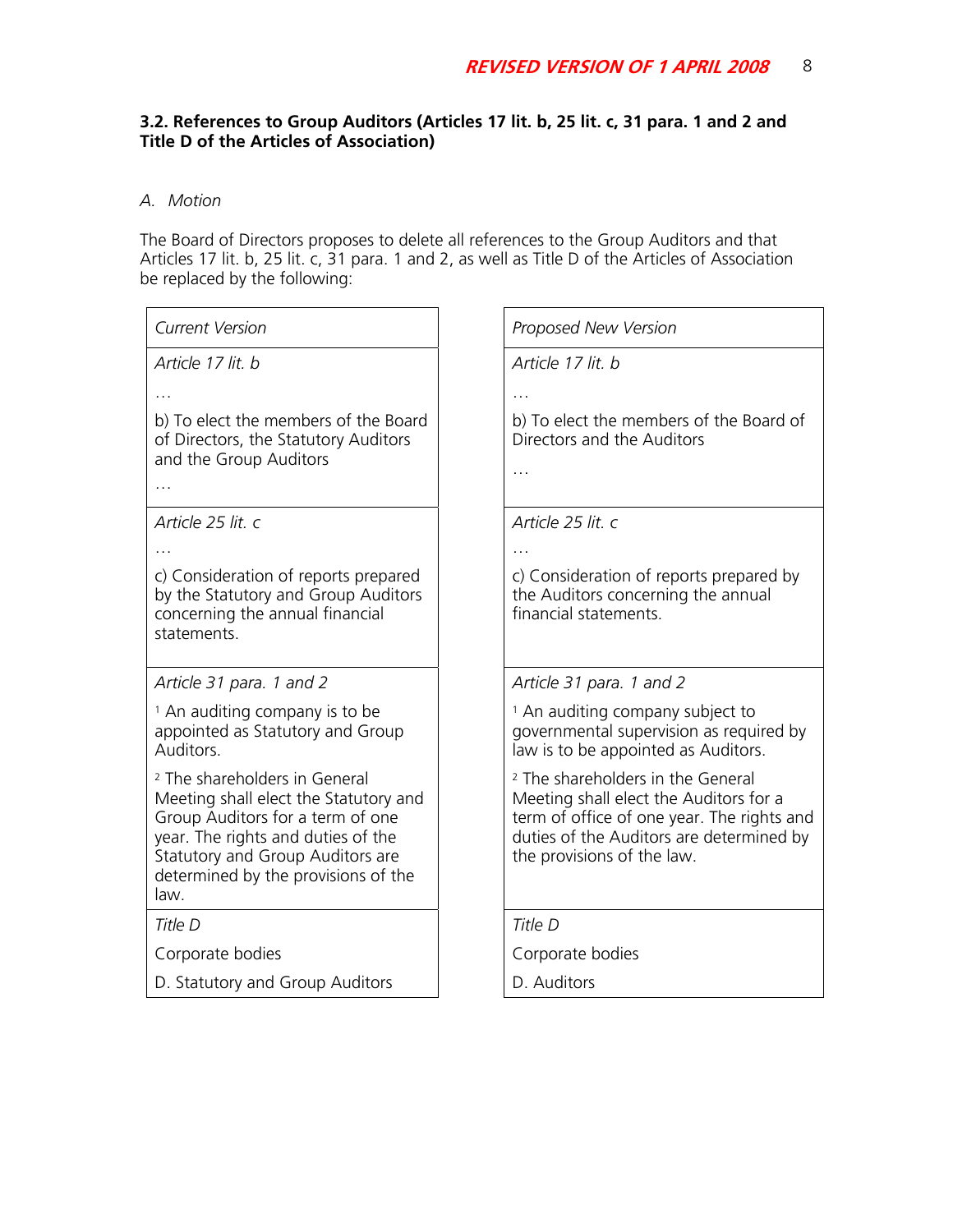#### *B. Explanations*

As of 1 January 2008, the Swiss Code of Obligations was partly amended. As part of this revision, the distinction between Statutory Auditors and Group Auditors was abolished. As from 1 January 2008, (i) the statutory financial statements of a Swiss corporation and (ii) the consolidated financial statements of the corporation and its subsidiaries need to be audited by one auditor. These amendments to the Articles of Association do not change anything in substance.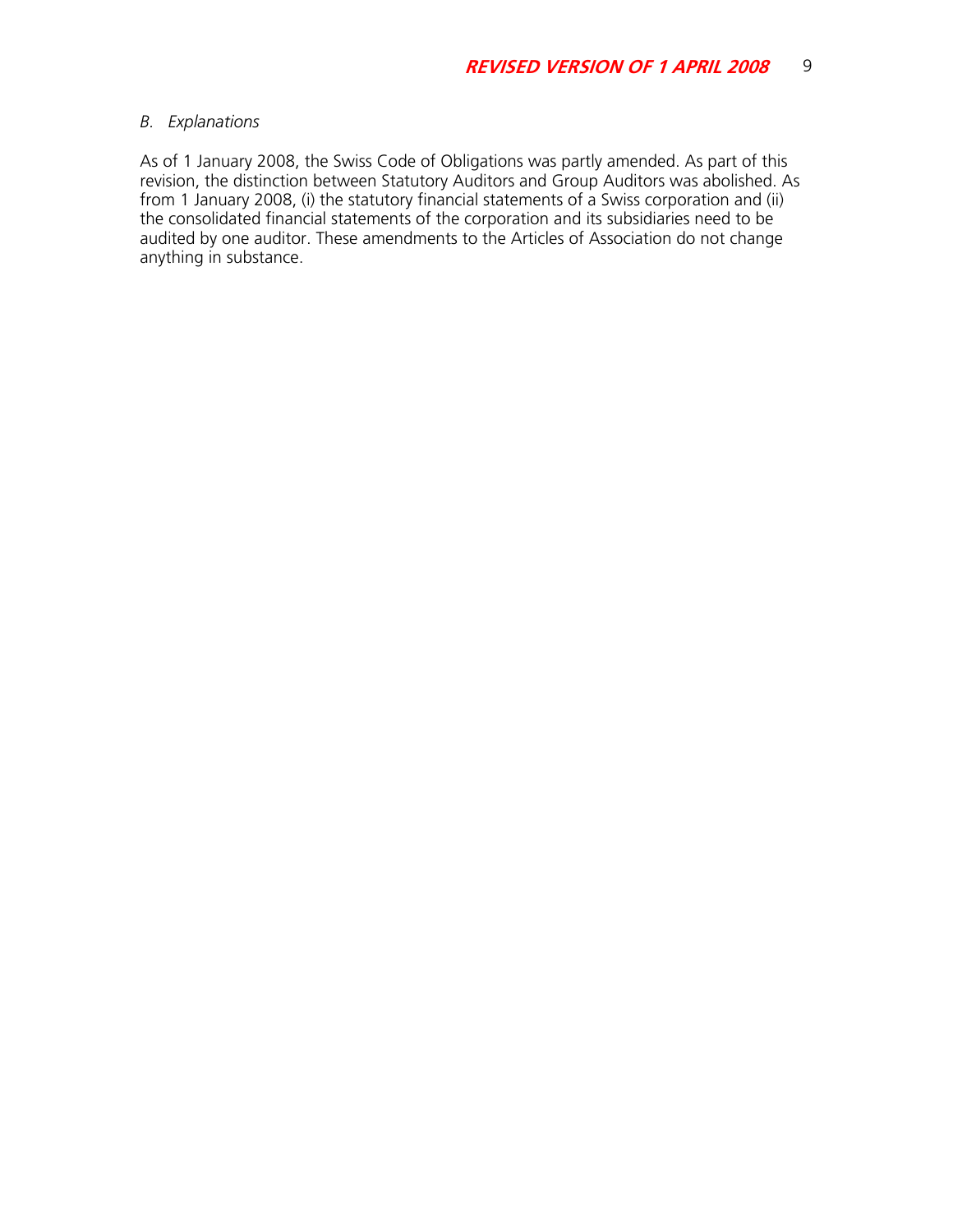## **Elections**

## **4.1. Re-election of Members of the Board of Directors**

On the basis of the approval of Article 19 para. 1 of the Articles of Association as set forth in Agenda Item 3, the Board of Directors proposes that Peter Voser and Lawrence A. Weinbach, each of whose term of office expires at the 2008 Annual General Meeting, be re-elected for a one-year term. If the shareholders should reject the proposed modification of Article 19 para. 1 of the Articles of Association, the re-elections under this Agenda Item 4.1. shall be for a three-year term of office as per the current Articles of Association.

## **4.1.1. Marcel Ospel\***

*On 31 March 2008, Marcel Ospel declared that he will not stand for re-election at the Annual General Meeting 2008. Under these circumstances, this agenda point will be redundant.* 

#### **4.1.2. Peter Voser**

*A. Motion* 

The Board of Directors proposes that Peter Voser be re-elected for an additional one-year term of office.

#### *B. Explanations*

The term of office of Peter Voser expires at the 2008 Annual General Meeting. He is prepared to stand for re-election.

Peter Voser (1958) was elected to the Board of Directors at the Annual General Meeting in April 2005. He has been a member of the Audit Committee since 2006. Peter Voser will take over as Chairman of the Audit Committee from Lawrence A. Weinbach. Peter Voser has been Chief Financial Officer of Royal Dutch Shell plc in London since 2004 and is also a board member of the Federal Auditor Oversight Authority.

A more detailed CV may be found in the "Corporate Governance and Compensation Report 2007" as well as on the internet at www.ubs.com/boards.

## **4.1.3. Lawrence A. Weinbach**

*A. Motion*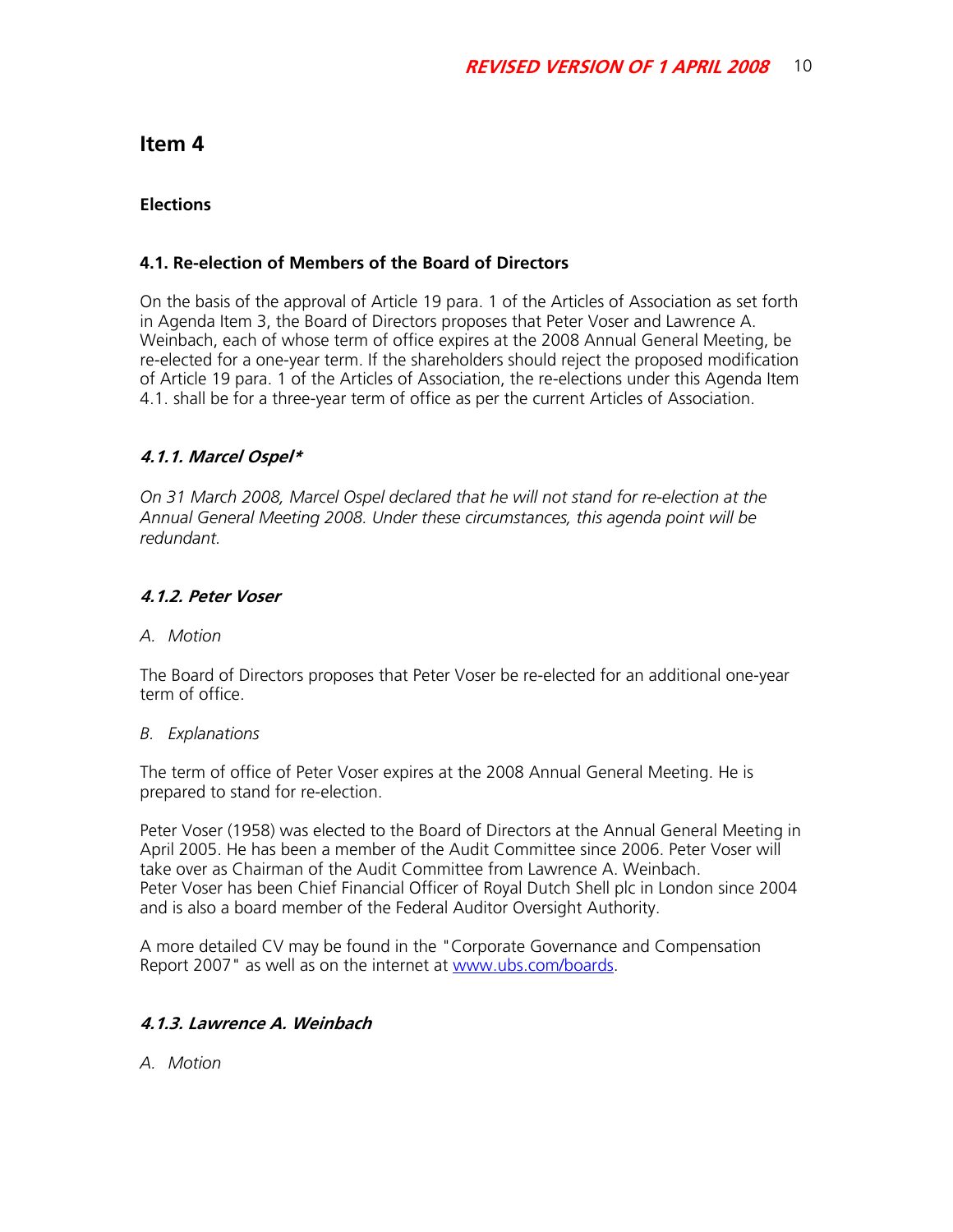The Board of Directors proposes that Lawrence A. Weinbach be re-elected for an additional one-year term of office.

#### *B. Explanations*

The term of office of Lawrence A. Weinbach expires at the 2008 Annual General Meeting. He is prepared to stand for re-election.

Lawrence A. Weinbach (1940) was elected to the Board of Directors at the Annual General Meeting in April 2001. As Chairman of the Audit Committee, Lawrence A. Weinbach expressed his desire to hand over the Chairmanship of this committee. He will be succeeded as Chairman by Peter Voser but will remain a member of the Audit Committee and continue to provide his valuable experience and expertise. Lawrence A. Weinbach is a partner of Yankee Hill Capital Management LLC, a private equity firm based in Southport, CT (USA).

A more detailed CV may be found in the "Corporate Governance and Compensation Report 2007" as well as on the internet at www.ubs.com/boards.

## **4.2. Election of New Members of the Board of Directors\***

*On the basis of the approval of Article 19 para. 1 of the Articles of Association as set forth in Agenda Item 3, the Board of Directors proposes that David Sidwell and Peter Kurer be elected for a one-year term each. If the shareholders should reject the proposed modification of Article 19 para. 1 of the Articles of Association, the elections under this Agenda Item 4.2. shall be for a three-year term of office as per the current Articles of Association.* 

## **4.2.1 David Sidwell**

## *A. Motion*

The Board of Directors proposes that David Sidwell be elected as a non-executive member of the Board of Directors for a one-year term of office.

#### *B. Explanations*

David Sidwell (1953) retired as Chief Financial Officer and member of the management committee at Morgan Stanley at the end of 2007. In this role he led a finance function of 3,000 professionals and played a central role in Morgan Stanley's efforts to improve its risktaking and capital allocation through his performance evaluation of its businesses.

David Sidwell joined Morgan Stanley in 2004 following a 20 year career with JP Morgan. After the merger of JP Morgan with Chase in 2000 and until he left in March 2004, he was Chief Financial Officer of the investment bank.

He is a trustee of the International Accounting Standards Committee Foundation, a member of the Advisory Committee of the US Securities and Exchange Commission (SEC) and an independent director of the MSCI Barra Inc.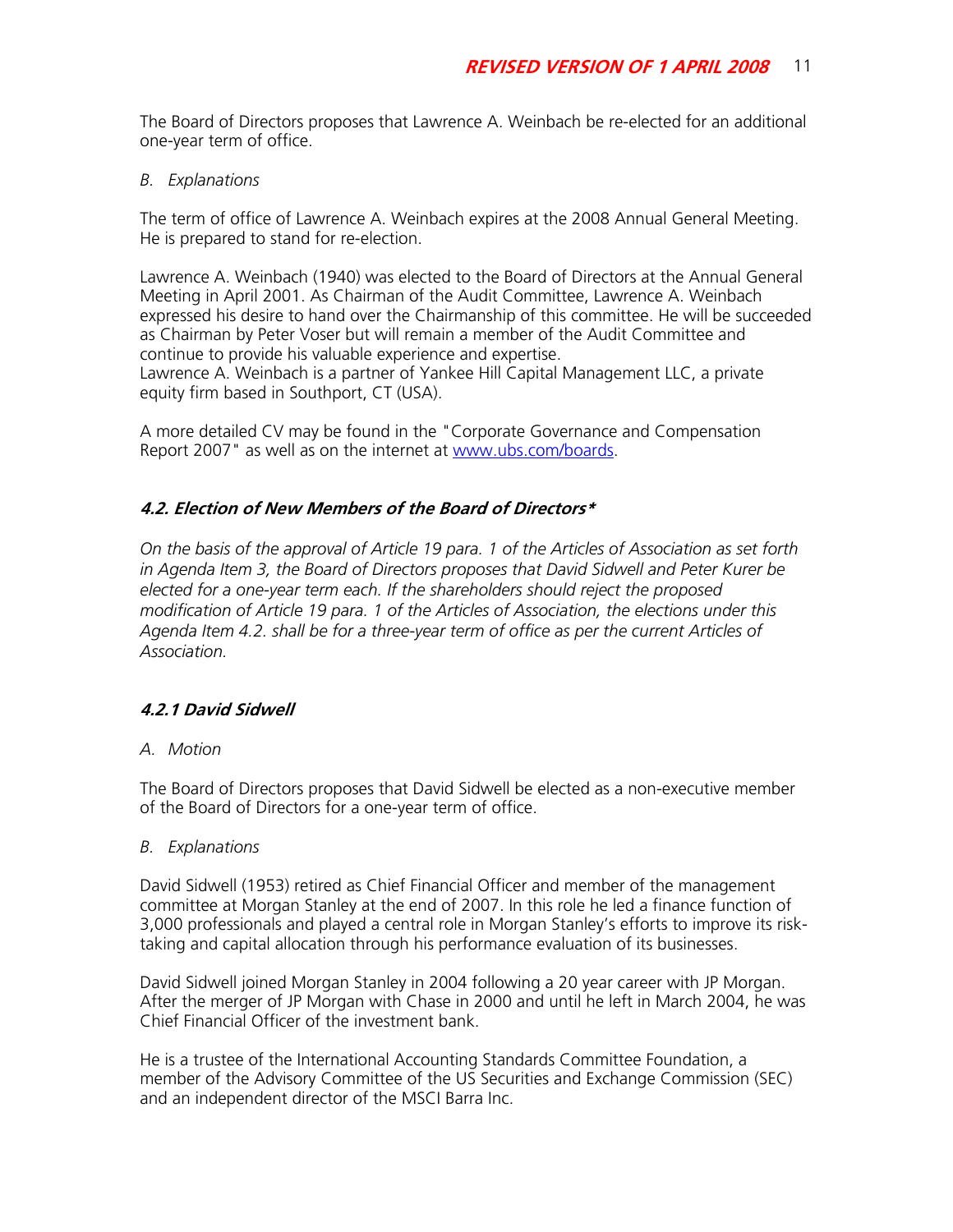## **4.2.2. Peter Kurer\***

## *A. Motion*

*The Board of Directors proposes that Peter Kurer be elected as an executive member of the Board of Directors for a one-year term of office.* 

#### *B. Explanations*

*In the official invitation of 31 March 2008, the Board of Directors has reserved the right to nominate additional persons for election as new members of the Board of Directors. As a*  result of Marcel Ospel's decision not to stand for re-election between the time of printing *and the publication of the invitation, the Board of Directors has resolved to propose Peter Kurer for election as executive member of the Board of Directors. Pending his election, the Board of Directors intends to appoint Peter Kurer as Chairman of the Board.* 

*Peter Kurer (1949) joined UBS in 2001 as Group General Counsel and has been a member of the Group Executive Board since 2002. Between 1991 and 2001 he was a partner at the Homburger law firm in Zurich. During that time he held several board memberships of financial and other firms.* 

*Peter Kurer has a long and distinguished career as a lawyer in private practice and manager of a large legal and compliance function.* 

*A more detailed CV may be found in the "Corporate Governance and Compensation Report 2007" as well as on the internet at www.ubs.com/geb*

## **4.3. Re-Election of the Auditors (Ernst & Young Ltd., Basel)**

## *A. Motion*

The Board of Directors proposes that Ernst & Young Ltd., Basel, be re-elected for a one-year term of office as Auditors for the financial statements of UBS AG and the consolidated financial statements of the UBS Group.

#### *B. Explanations*

Upon the recommendation of the Audit Committee, the Board of Directors proposes that Ernst & Young Ltd., Basel, be re-elected for a further one-year term of office as Auditors. Ernst & Young Ltd. have confirmed to the Audit Committee of the Board of Directors that they possess the level of independence required to take on this role and that their independence will not be affected by additional mandates performed for UBS AG. Any such additional mandates will require pre-approval by the Audit Committee. Ernst & Young Ltd. further confirm that they did not provide any services for UBS prohibited by the US Securities and Exchange Commission (SEC) for a company's principal auditor in the period from 1 January until 31 December 2007.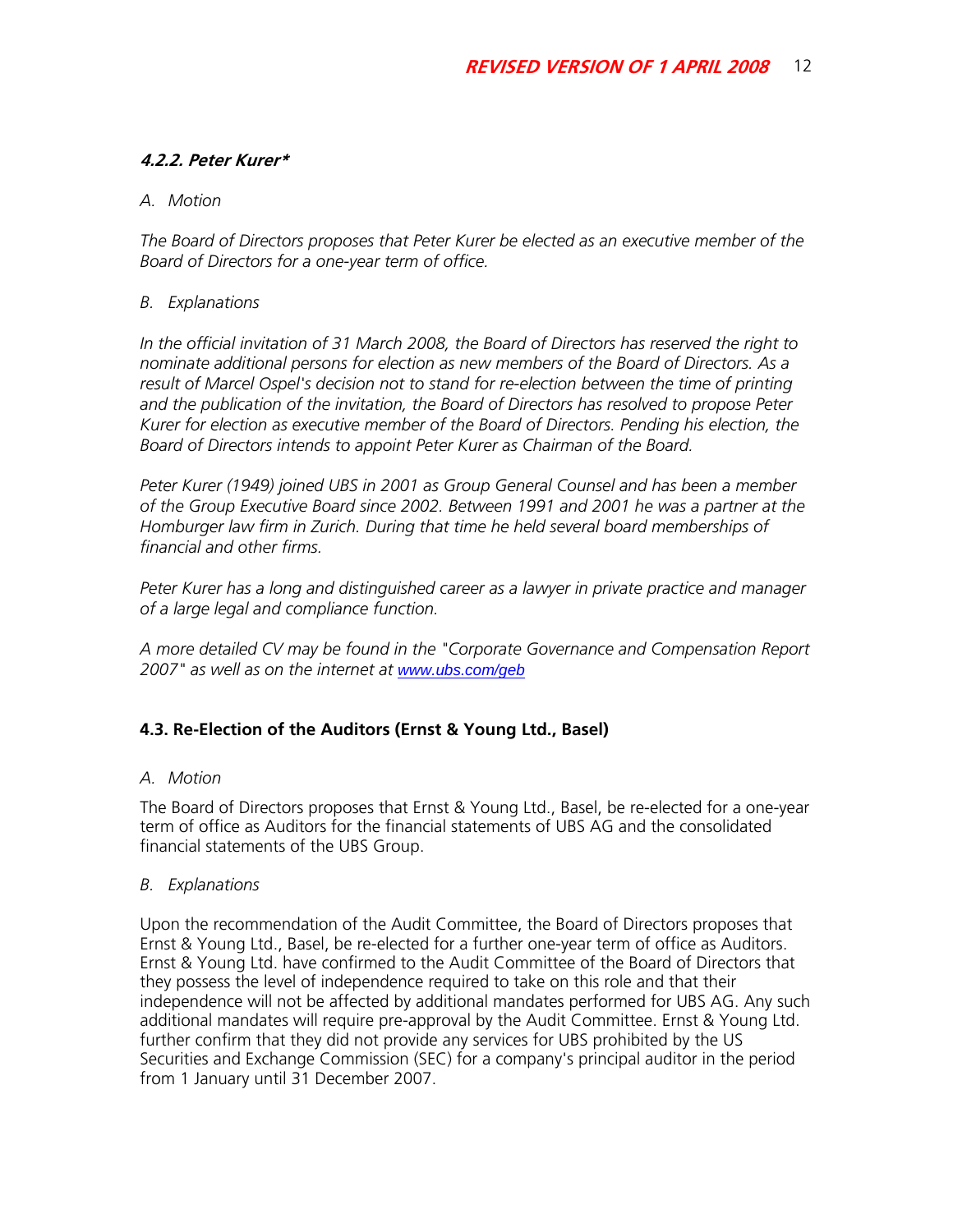Ernst & Young Ltd. have been responsible for UBS AG audits since the merger in 1998. Further information concerning the independence of the auditors, the costs of the audit, and the lead auditors is available in the "Corporate Governance and Compensation Report 2007".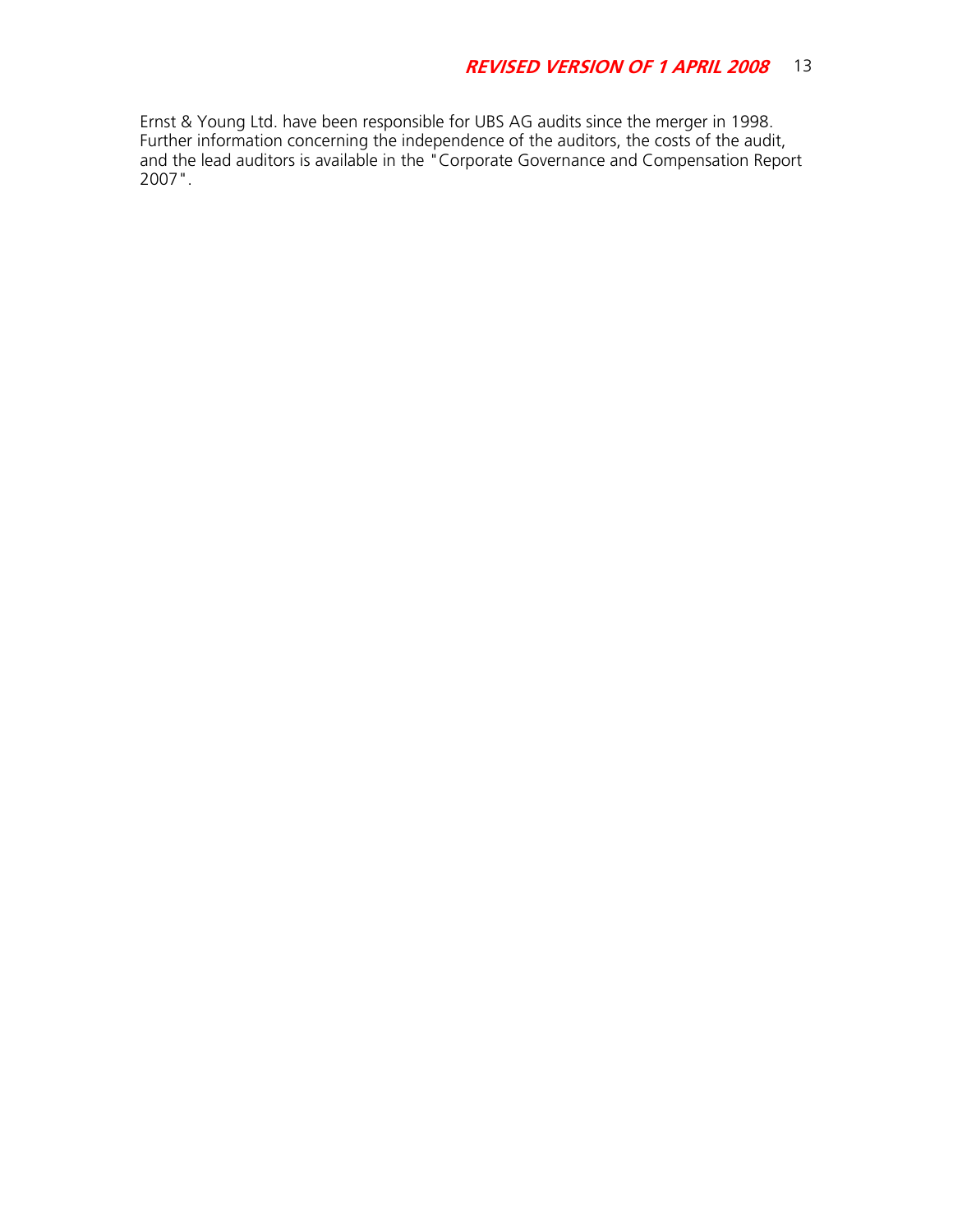#### **Ordinary Capital Increase Rights Offering**

#### *A. Motion*

Profond proposed that UBS AG shall effect an ordinary capital increase with subscription rights allotted to existing shareholders (rights offering), resulting in proceeds in the amount of approximately CHF 10 billion. The Board of Directors agrees with Profond's proposal. The Board of Directors believes, however, that such ordinary capital increase should result in proceeds in the amount of approximately CHF 15 billion of equity. Therefore, the Board of Directors proposes an ordinary capital increase with the following parameters:

- 1. Increase of the share capital from currently CHF 207,354,734.401 by a maximum amount of CHF 125,000,000 to a maximum of CHF 332,354,734.40 through the issuance of a maximum of 1,250,000,000 fully paid registered shares with a par value of CHF 0.10 each at an issue price of CHF 0.10. The final number of shares to be issued will be determined by the Board of Directors shortly before the launch of the rights offering and will be set at a number that results in net proceeds to UBS AG of approximately CHF 15 billion. The Board of Directors is required to implement the capital increase in the total amount of the subscribed capital.
- 2. The Board of Directors is authorized to determine the subscription price. The new shares to be issued shall be entitled to dividends as of the financial year 2008.
- 3. The contributions for the new shares to be issued shall be effected in cash.
- 4. The new shares shall have no preferential rights.<br>5. The new shares to be issued are subiect to the re
- The new shares to be issued are subject to the registration requirements set out in Article 5 of the Articles of Association.
- 6. The subscription rights of the current shareholders shall be granted directly or indirectly. The Board of Directors shall be authorized to determine the particulars of the exercise of the subscription rights. Unexercised subscription rights or shares for which subscription rights have been granted but not exercised are to be sold at market conditions.

## *B. Explanations*

The Board of Directors proposes an ordinary capital increase sufficient to raise approximately CHF 15 billion to UBS AG. For this purpose and taking into consideration the current UBS share price, the market environment and customary terms for a rights offering, the Board of Directors should have the flexibility to issue up to 1,250,000,000 new shares, corresponding to a maximum of approximately 57% of the share capital of UBS AG (after issuance of new shares for the stock dividend). The proceeds from the rights offering will

 $\overline{a}$ 1 This number does not reflect the increase in share capital as a result of the stock dividend. It will, therefore, be increased by the number of shares to be issued in connection with the stock dividend.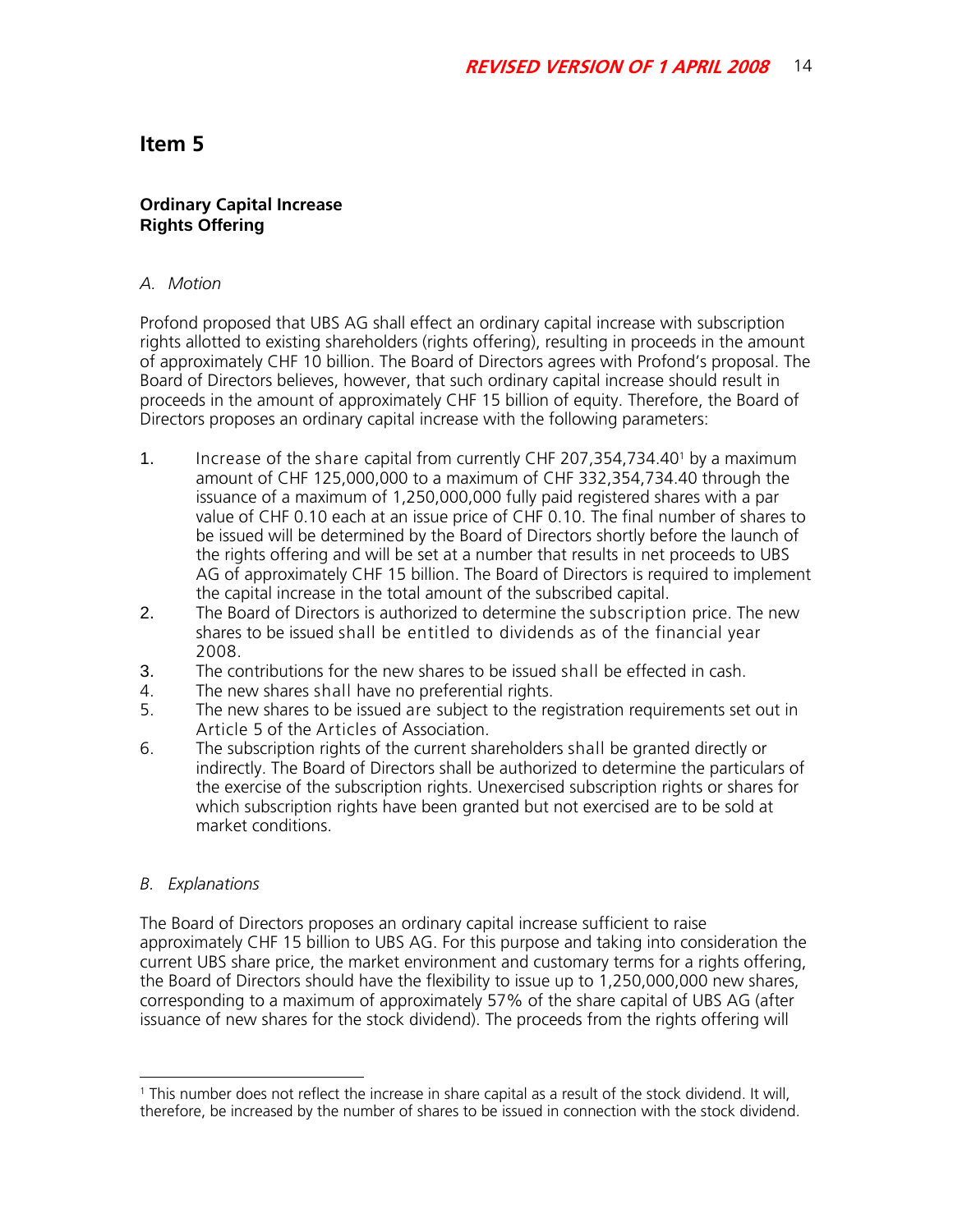enable UBS AG to meet its internal capital ratio targets as well as its regulatory requirements as to its own funds and market expectations concerning its capitalization.

For an explanation of the impact of the planned capital increase on the 9% mandatory convertible notes due 2010 (MCN), please refer to the explanatory note at the end of this invitation.